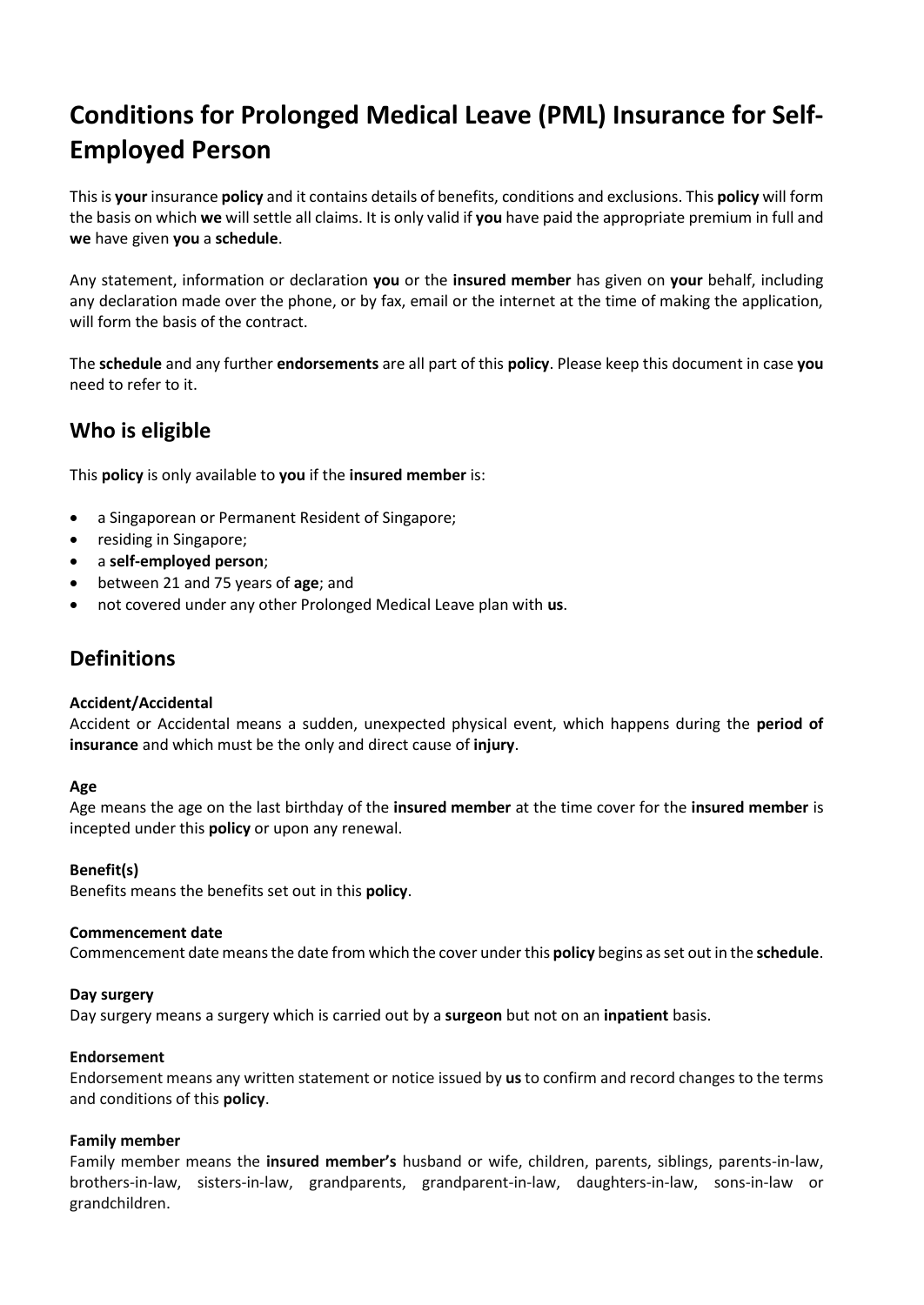# **Hospital**

Hospital means an establishment which is registered in Singapore under the relevant laws and regulations to care for and treat sick and injured people as bed-paying patients and which:

- (a) Has organised facilities for diagnosis, treatment and major **surgery**;
- (b) Provides nursing services by registered nurses 24 hours a day;
- (c) Is under the supervision of one or more **registered medical practitioners**; and
- (d) Is not mainly a clinic, a secure place to care for alcoholics or drug addicts, a nursing or rest or community hospital, a palliative care centre, or a home for the elderly or similar establishment.

### **Inpatient**

Inpatient means staying at least 24 hours in a row in a **hospital** as a bed patient on the advice of, and under the regular care and attendance of, a **registered medical practitioner** and for which the **hospital** makes a room and board charge.

### **Illness**

Illness means a physical condition certified by a **registered medical practitioner** as a pathological deviation from the normal healthy state.

### **Injury**

Injury means damage or harm caused to the body by an external force suffered during the **period of insurance** and which is caused only and directly by an **accident**. This does not include all medical conditions, diseases, sickness, bacterial infections or viral infections, even if these conditions resulted from, or are connected with, directly or indirectly, the **accident**.

### **Insured member**

Insured member means the individual (or individuals) named in the **schedule of lives** as the person (or people) insured under **this policy**.

### **Medically necessary**

Medically necessary means that a medical service or supply is necessary and appropriate for the diagnosis or treatment of an **illness** or **injury** of the **insured member** based on generally accepted western medical practice in Singapore. A medical service or supply will not be considered medically necessary if:

- (a) It is provided only as a convenience to the **insured member** or the **registered medical practitioner** attending to the **insured member**;
- (b) It is not appropriate treatment for the **insured member's** diagnosis or symptoms;
- (c) It exceeds (in scope, duration or intensity) the level of care that is necessary to provide safe, adequate and appropriate diagnosis or treatment;
- (d) It is experimental;
- (e) It is for social or domestic reasons or for reasons which are not directly connected with treatment;
- (f) It is a matter of personal choice; or
- (g) It is an elective treatment.

### **Period of insurance**

Period of insurance means the period of cover as shown in the **schedule**.

### **Policy**

Policy means this Prolonged Medical Leave policy **you** have entered into with **us**.

### **Policyholder**

Policyholder means the owner of this **policy** named in the **schedule**.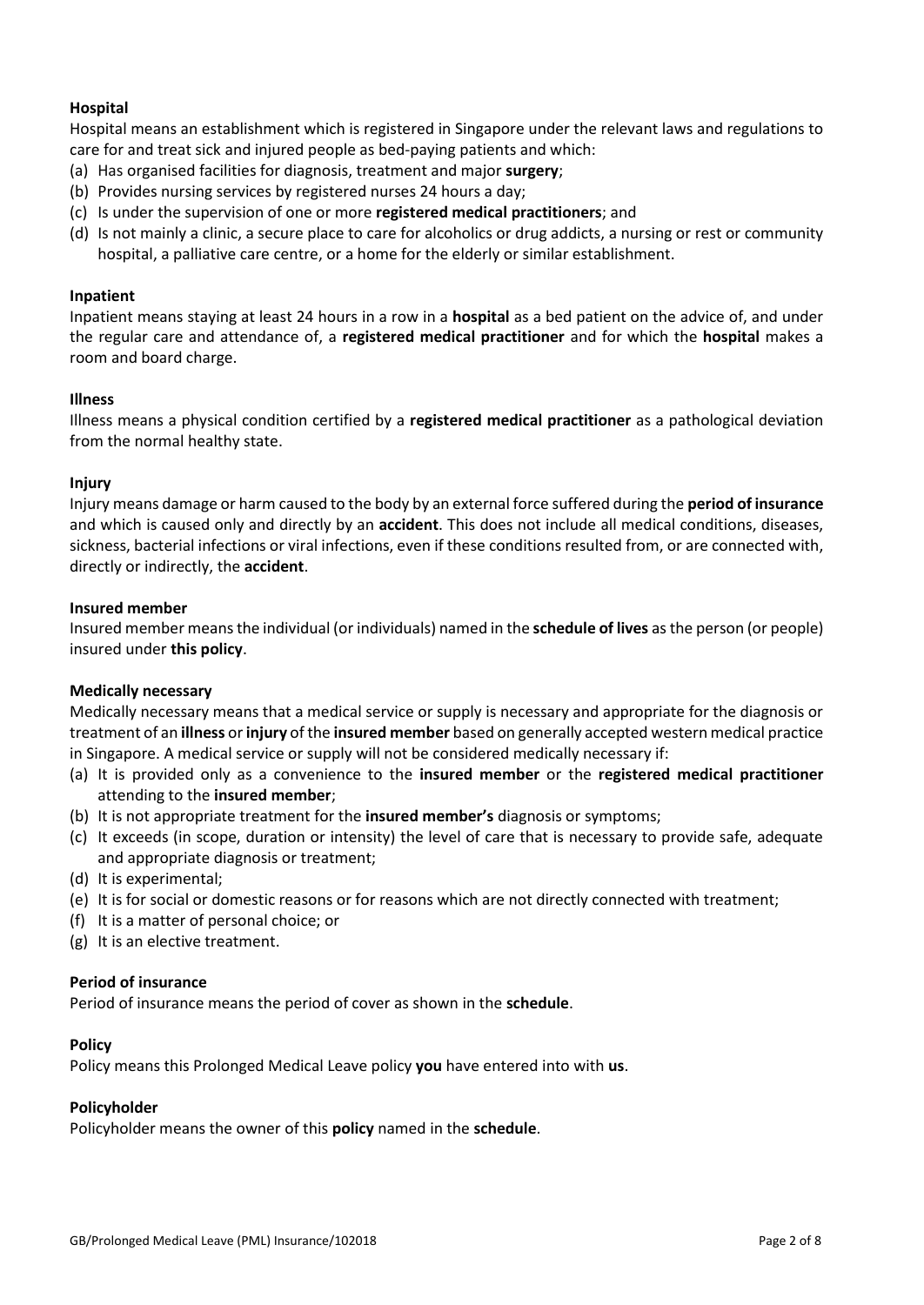### **Pre-existing medical condition**

Pre-existing medical condition means any **illness** or **injury** which the **insured member** has had symptoms; has been diagnosed; known or unknown; regardless of whether treatment or medical advice was actually received, prior to the commencement of **insured member's** cover under this **policy**.

### **Registered medical practitioner**

Registered medical practitioner means a doctor qualified in western medicine who is licensed and authorised in the geographical area they are practicing in to provide medical or surgical services. They cannot be the **insured member** or the **insured member'sfamily member** or **insured member's** business associates including any business partner, employers or employees.

# **Renewal date**

Renewal date means the date on which this **policy** is to be renewed for a further **period of insurance**.

### **Schedule**

Schedule means the document which proves that **you** have the insurance cover, listing among other things, the **policyholder**, **commencement date**, and policy **endorsement**.

# **Schedule of lives**

Schedule of lives means a listing attached to this **policy** stating the names, particulars and coverage of the **insured members** under this **policy**.

# **Self-Employed Person (SEP)**

Self-employed person means any person who operates own trade, business, profession or vocation other than under employment under a contract of service. They are commonly referred to as freelancers or independent contractors or own account workers.

### **Specialist**

Specialist means a **registered medical practitioner** who has the extra qualifications and expertise needed to practice as a recognised specialist of diagnostic techniques, treatment and prevention, in a particular field of medicine including but not limited to neurology, pediatrics or orthopedic. They cannot be the **insured member** or the **insured member's family member** or **insured member's** business associates including any business partner, employers or employees.

### **Surgeon**

Surgeon means a **specialist** who is qualified to perform **surgery** in accordance with the laws of the country in which the practice is granted.

### **Surgery**

Surgery means any invasive surgical intervention in accordance with Ministry of Health's (MOH) surgical code.

### **We/us/our**

We, us or our means NTUC Income Insurance Co-operative Limited.

### **You/your**

You or your means the **policyholder** referred to in the **schedule**.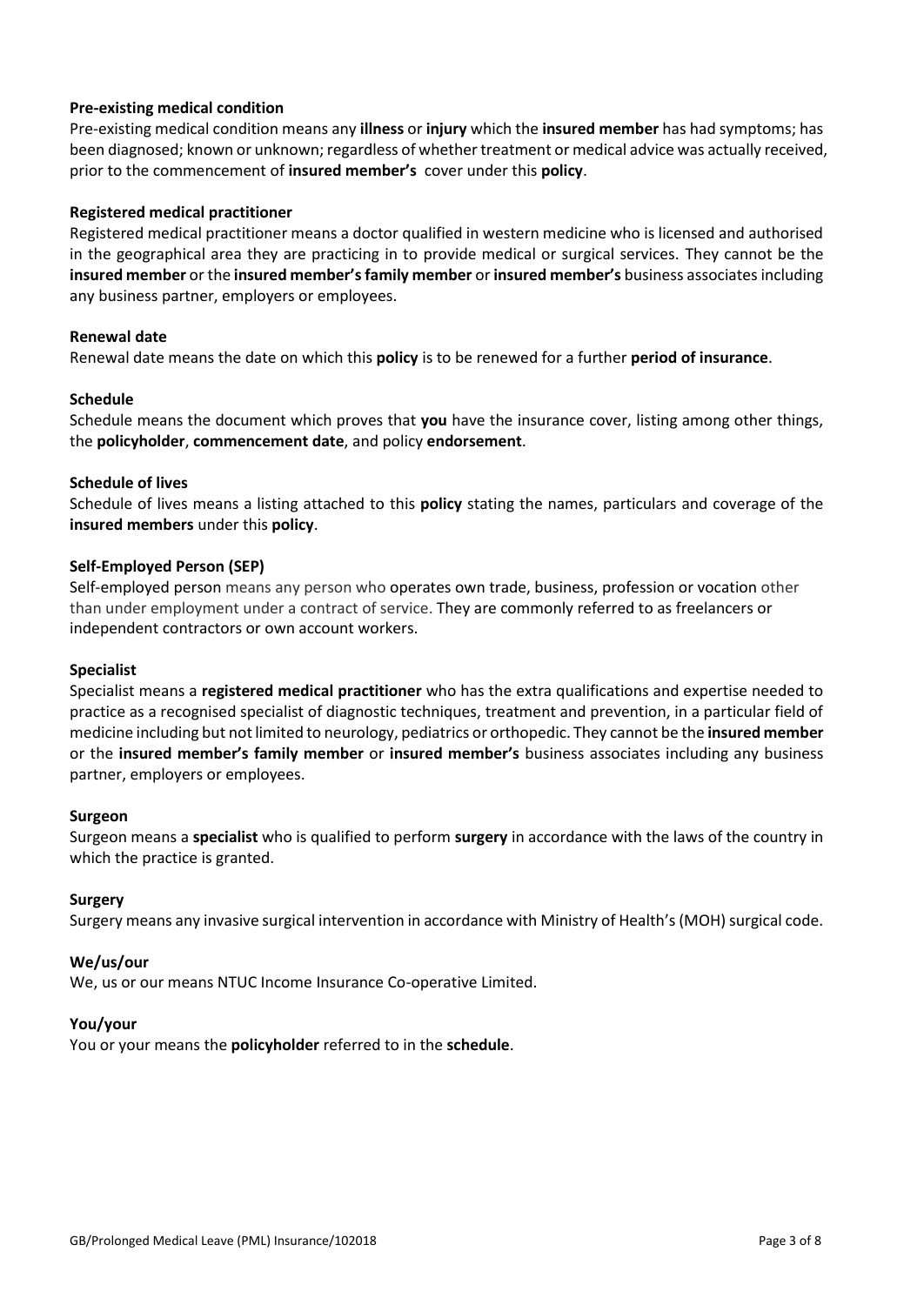# **What your policy covers**

This **policy** will protect the **insured member** financially for **illness** or **injury** which happens during the **period of insurance**. The amount **we** will pay to the **insured member** depends on the conditions and maximum benefit limits of **your** policy as set out in the **schedule**.

# **1. Daily Hospital Income and Hospitalisation Leave Benefit**

**We** will pay the **insured member** the benefit as shown in the **schedule** if:

- (a) **Insured member's** stay in **hospital** is for at least 6 hours;
- (b) the **hospital** charges daily room and board after **insured member**'s stay at the **hospital** ; or
- (c) surgery performed on **insured member** at the hospital is a procedure listed in the Ministry of Health (MOH) table of surgical.

This benefit also includes any subsequent hospitalisation leave certification issued by the attending **registered medical practitioner**.

This benefit is payable up to a maximum total of 60 days in each policy year.

# **2. Daily Cash Benefit**

We will pay the insured member a daily cash benefit as shown in the schedule from the 8<sup>th</sup> day after 7 days of consecutive medical leave certification issued by a **registered medical practitioner** in Singapore as a result of an **illness** or **injury**.

The medical certification must be in a single medical certificate, given on **insured member**'s first visit to a **registered medical practitioner**. Any subsequent medical leave certification given after the first visit shall not be considered for the computation of this benefit.

This benefit is payable up to a maximum total of 14 days in each policy year.

# **What you need to be aware of**

### **A. Liability**

**We** will not pay any **benefits** under **this policy** if **you** or any **insured member**:

- (a) Fail to fully and truthfully disclose to **us**, all material information known (or which could reasonably be expected to be known) by **you** or any **insured member**, before start of cover for the **insured member** under this **policy**
- (b) Fail to observe and fulfill the terms and conditions of this **policy**; or
- (c) Make any claim that is fraudulent or exaggerated, or make any false declaration or statement in support of a claim.

**We** shall also have the discretion to terminate this **policy**, to refuse the renewal of this **policy**, to impose terms and conditions as **we** may require and/or to take any action as **we** think necessary.

### **B. Misstatement**

If the date of birth or other relevant facts relating to any **insured member** are found to have been misstated and if such misstatement affects the **benefits** entitlement or any provisions of this **policy**, the true **age** and facts shall be used to determine whether cover would have been in force under the provisions of this **policy** and whether the **benefits** are payable. **We** may also impose terms and conditions as **we** require such as excess premium shall be refunded or any shortfall in the premium shall be paid by **you**.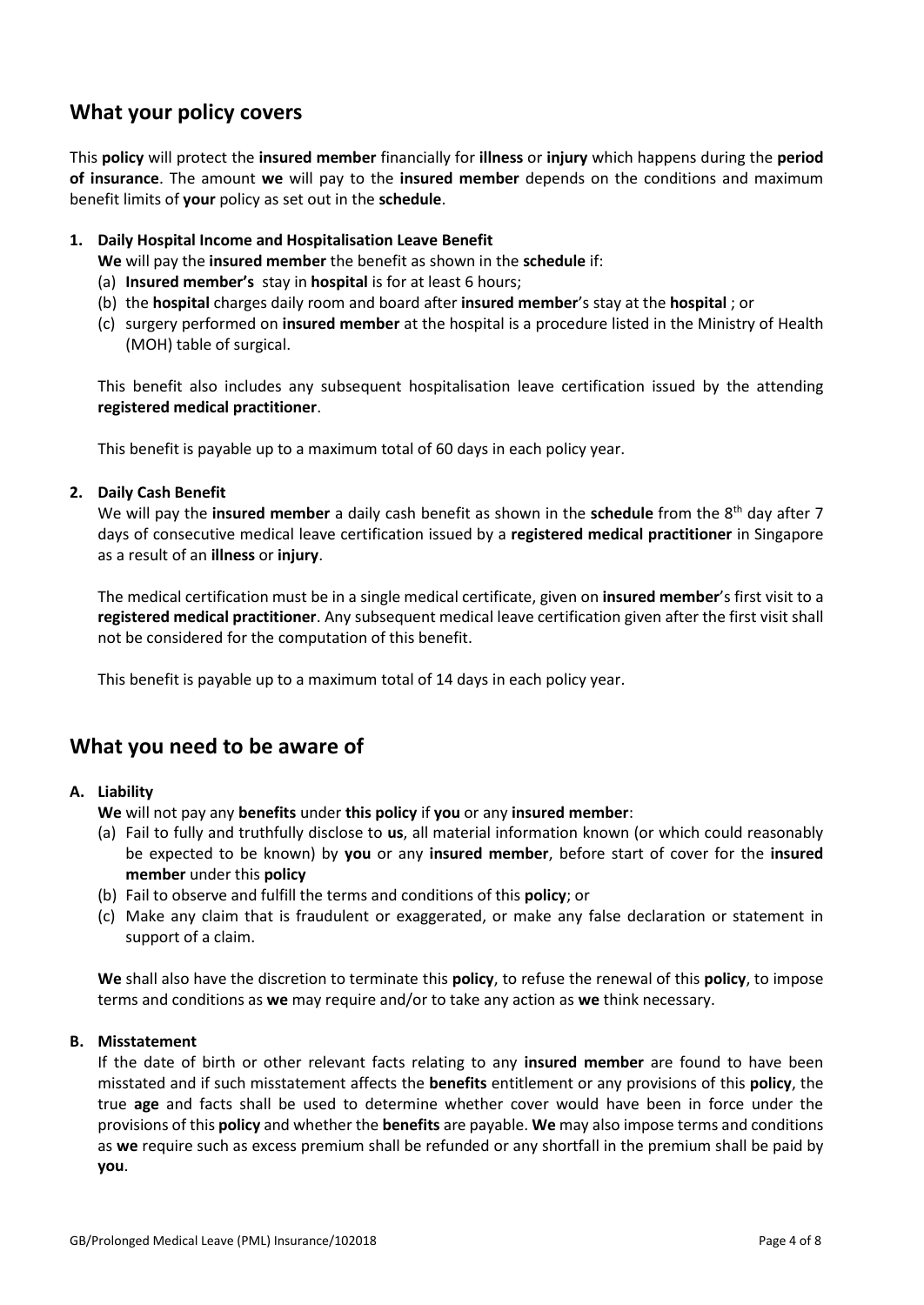# **C. Renewal premium**

The premium is not guaranteed and may be reviewed and varied by **us** upon any renewal.

This **policy** may be renewed on the anniversary of the policy **commencement date** or such other dates as may be agreed in writing between **you** and **us**, subject to **our** consent and the payment of the renewal premium.

This product is reviewed based on portfolio underwriting basis. It will be reviewed based on the experience of the entire portfolio of policies for this product, and any changes in premium and/or **benefits** to this product upon renewal or during the **period of insurance** will be applicable to all policies of this portfolio.

# **D. Change of terms and conditions**

**We** may vary the premiums, **benefits** and/or cover or amend the terms and conditions of this **policy** by giving **you** 30 days' prior written notice at **your** last known address.

# **E. Right of recovery**

**We** may recover any amount **we** paid for charges that are not covered under this **policy** or exceeded the maximum benefits limit as specified in the **schedule**. **You** and/or the **insured member**shall fully indemnify and reimburse **us** for such amount within 30 days from the date of notice given by **us** requesting for reimbursement.

# **F. Ownership of policy**

**We** shall treat **you** as the absolute owner of this **policy** and shall not be bound to recognise any equitable or other claim or interest in this **policy**.

### **G. Free look period (not applicable to group policy)**

**We** will give you 14 days from the time you receive this **policy** to decide whether **you** want to continue with it. If **you** do not want to continue this **policy**, **you** may write to **us** to cancel this policy and get a refund of **your** premium paid. This is provided that no claims have been made before the cancellation. **We** consider that this **policy** has been delivered (and received) seven days after **we** post it.

### **H. Geographical scope**

This **policy** pays benefits incurred in Singapore only.

### **I. Governing law**

This **policy** is governed by and interpreted according to the laws of the Republic of Singapore.

### **J. Exclusion of third party rights**

Any person who is not a party to this **policy** shall have no right under the Contracts (Rights of Third Parties) Act (Cap. 53B) to enforce any of its terms.

### **K. Difference in opinions**

In the event of any differences in opinions between **our registered medical practitioner** and **your registered medical practitioner**, **our registered medical practitioner's** opinion shall prevail.

### **L. Legal proceedings**

No action in law or in equity shall be brought to recover this **policy** prior to the expiration of 60 days after notice of claim has been filed in accordance with the requirements of this **policy**, nor shall such action be brought at all unless brought within two (2) years from the expiration of time within which such notice of claim is required by this **policy**.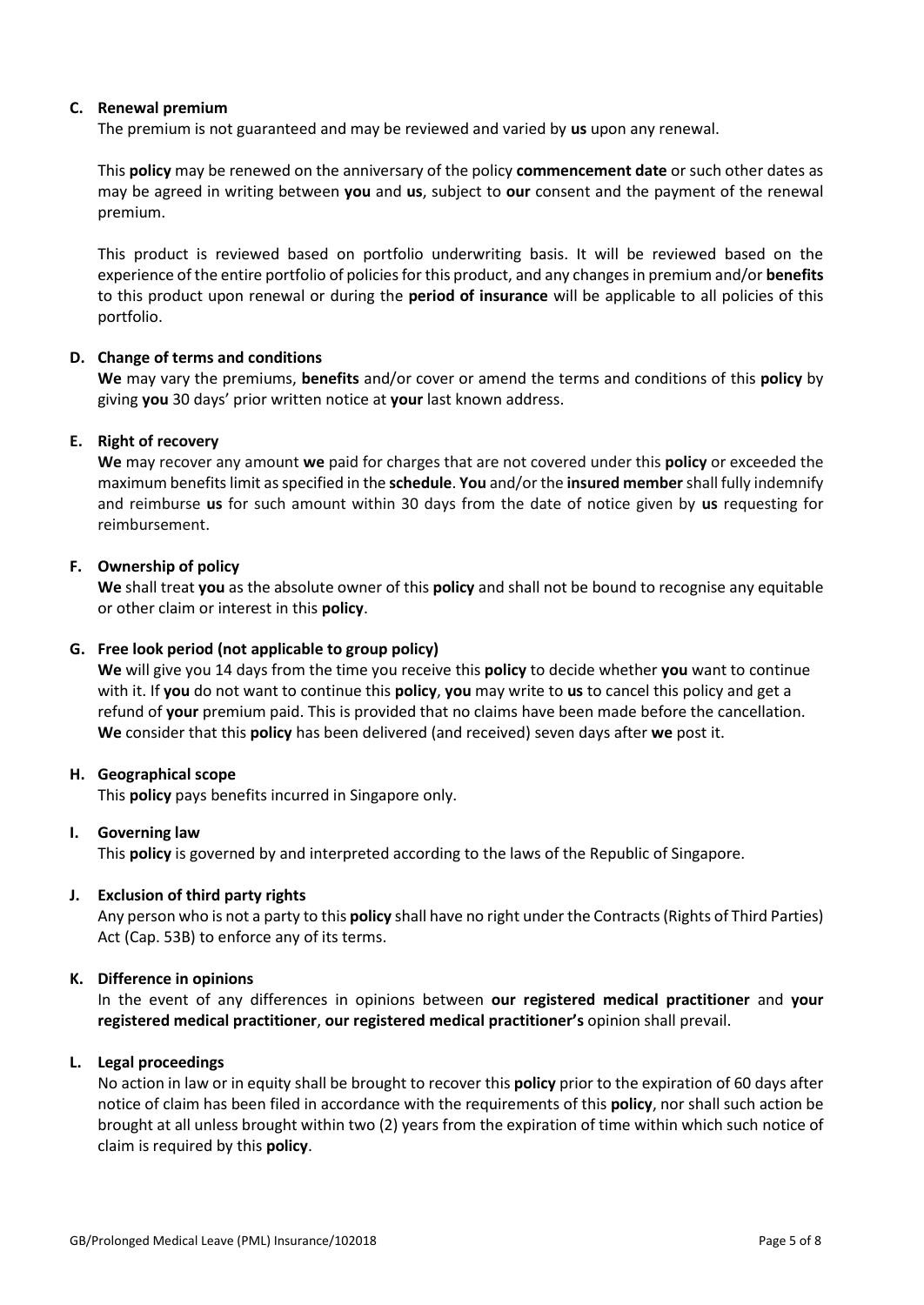### **M. Upgrade to higher plan**

**You** may upgrade to a higher upgraded plan upon renewal subject to **our** consent and payment of the renewal premium for the upgraded plan.

Notwithstanding our consent to **your** request for upgrade in plan, any benefits that **we** pay under the upgraded plan within 12 months of the effective date of the upgraded plan will be based on the limits, exclusions, terms and conditions of the lower plan or plan before upgrade if the **insured member** suffers from any **illness** or **injury** prior to the effective date of the upgraded plan. After the 12 month period, any benefits that we pay for that **insured member** will then be based on the limits, exclusions, terms and conditions of the upgraded plan.

# **What is not covered**

The following services, expenses, treatment items, procedures, conditions, activities and their related complications are not covered under this **policy**, except as specifically and expressly covered under this **policy**:

- (a) **Inpatient** or **day surgery** carried out, or hospitalisation leave or medical leave certification issued within 30 days from the start of the **insured member**'s cover under **this policy** unless arising directly from an **accident**.
- (b) **Pre-existing medical condition**, unless the **insured member** has been insured continuously for 12 months under this **policy**.
- (c) All health screening related examinations including multiphasic health screening, laboratory tests and Xrays, screening mammograms; services (irrespective of whether there is hospital confinement) for the primary purpose of diagnosis, medical check-up, genetic screening; pap smear; cytology test; any treatment of a preventive nature including but not limited to immunisation/vaccinations; plastic or cosmetic surgery.
- (d) Rest cures, hospice care, home or outpatient nursing or palliative care, community hospital, nursing homes, sanatoria or similar establishments; stay in any healthcare establishment for social or non-medical reasons.
- (e) Outpatient rehabilitation services including but not limited to physiotherapy, occupational therapy, speech therapy;-heat therapy; counselling or education; Traditional Chinese Medicine (TCM); hydrotherapy; osteopathic; podiatric; chiropractic; dietician; naturopath; homeopath; foot reflexology; alternative or complementary treatments.
- (f) Developmental delay and/or learning disabilities.
- (g) Eye examination, surgical procedure for correction of eye refraction, procurement or use of contact lenses or eye glasses; surgical procedure for correction of squint or other eye misalignment.
- (h) Any dental treatment.
- (i) Pregnancy or complication arising from pregnancy; childbirth, conditions and its complication arising during or after childbirth; prenatal or postnatal care, post-delivery confinement; abortion or termination of pregnancy or any form of related stay in **hospital** or treatment.
- (j) Infertility, sub-fertility, assisted conception, erectile dysfunction, impotence or any contraceptive treatment; ligation; medical services or supplies provided or surgical procedures required or recommended subsequent to consultations at fertility clinics, In-Vitro Fertilisation clinics, reproductive assistance clinics or centres, clinics or centres for reproductive medicine.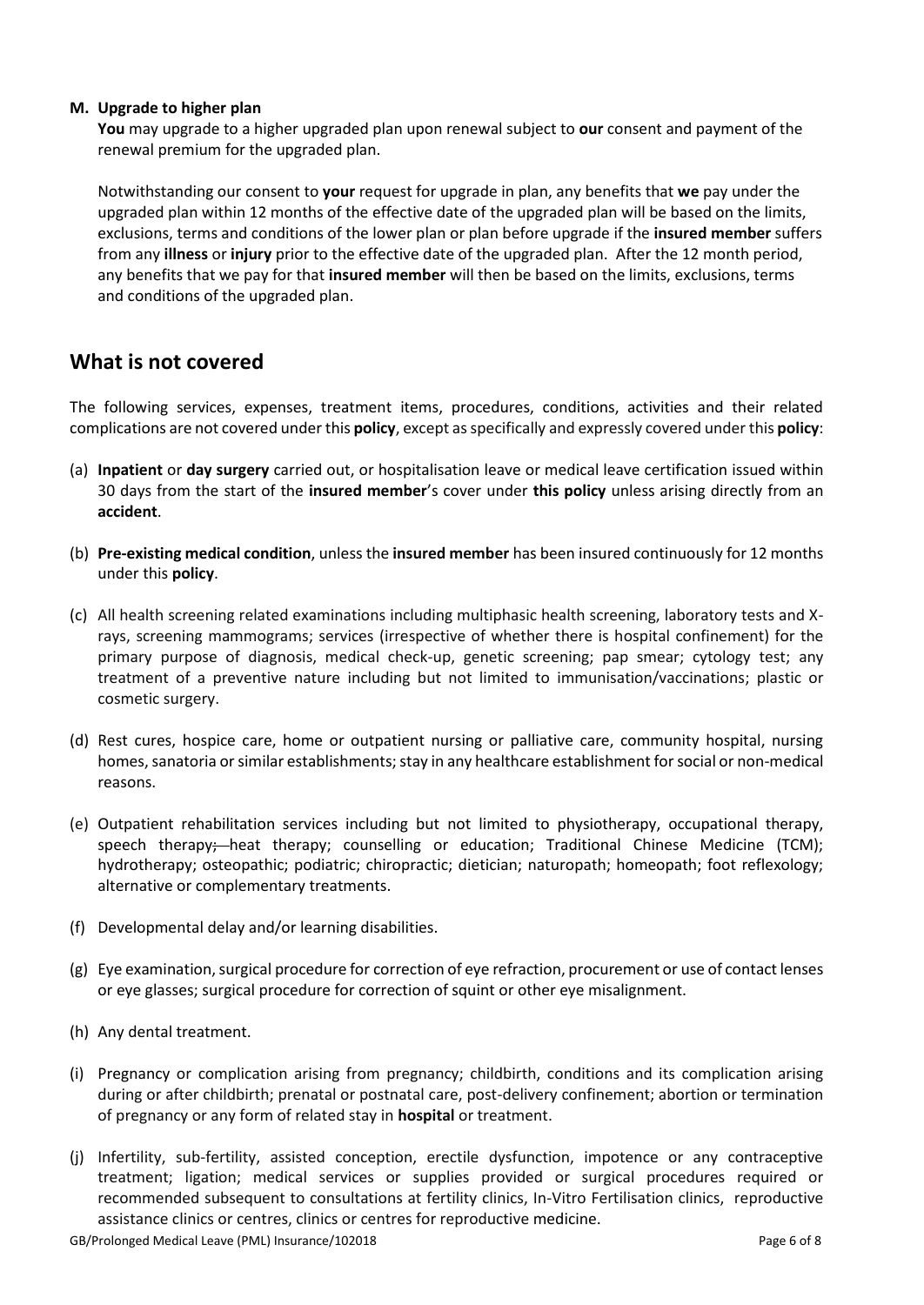- (k) Circumcision unless **medically necessary**.
- (l) Birth defects; congenital **illness** or abnormalities.
- (m) Admission for sleep test for diagnostic purposes unless it is followed by **surgery**; any **surgery** or treatment for obesity, weight reduction or weight improvement including but not limited to bariatric surgery, gastric balloon, gastric banding, gastrectomy, gastric bypass regardless of whether it is caused (directly or indirectly) by a medical condition or whether treatment is **medically necessary**.
- (n) Venereal Diseases, Acquired Immunodeficiency Syndrome (AIDS), AIDS-related complex or infection by Human Immunodeficiency Virus (HIV).
- (o) Intentional, self-inflicted injuries or attempted suicide whether the **insured member** is sane or insane; psychological disorders, personality disorders, behavioural disorders, emotional or mental conditions and any **illness or injury** resulting from such disorders or mental conditions; drug addiction or alcoholism and any **illness or injury** resulting from or under the influence of alcohol or drugs.
- (p) Use of medical drugs or any treatment not licensed by an official governmental control agency of the country in which drug is given, or drugs used in any circumstances other than in accordance with their licensed indications.
- (q) Injuries arising directly or indirectly from war, invasion, acts of foreign enemies, hostilities or warlike operations (whether war be declared or not), civil war, rebellion, revolution, insurrection, strike, riot, civil commotion, military or usurped power; full-time service in any of the armed forces including National Service under the Enlistment Act, Chapter 93 except National Service reservist duty or training.

# **Our responsibilities to you**

# **A. Claims conditions**

**You** or the **insured member** shall notify **us** within 30 days from start of your medical leave certification or **hospital** latest discharge date, whichever is applicable, otherwise **we** will not be liable to pay any benefit under this **policy**.

- (a) Any information required by **us** for assessing the claim shall be furnished promptly by **you** or the **insured member**, at **your** expense.
- (b) Any **benefits** payable under this **policy** shall only be paid to the **insured member**. The **insured member's** receipt of any **benefit** payable under this **policy** shall in all cases be deemed final and complete discharge of all **our** liability.

# **Your responsibilities**

# **A. Cancellation of policy**

**We** or **you** may cancel this **policy** by giving the other party 30 days' prior written notice. Once the notice period has expired, all cover, including benefits, under this **policy** shall terminate.

If this **policy** is cancelled by **us**, there shall be a pro-rated refund of premiums to **you** for any unexpired part of the **period of insurance**. If the policy is cancelled by **you**, there will be no refund for this **policy** for any unexpired part of the **period of insurance**.